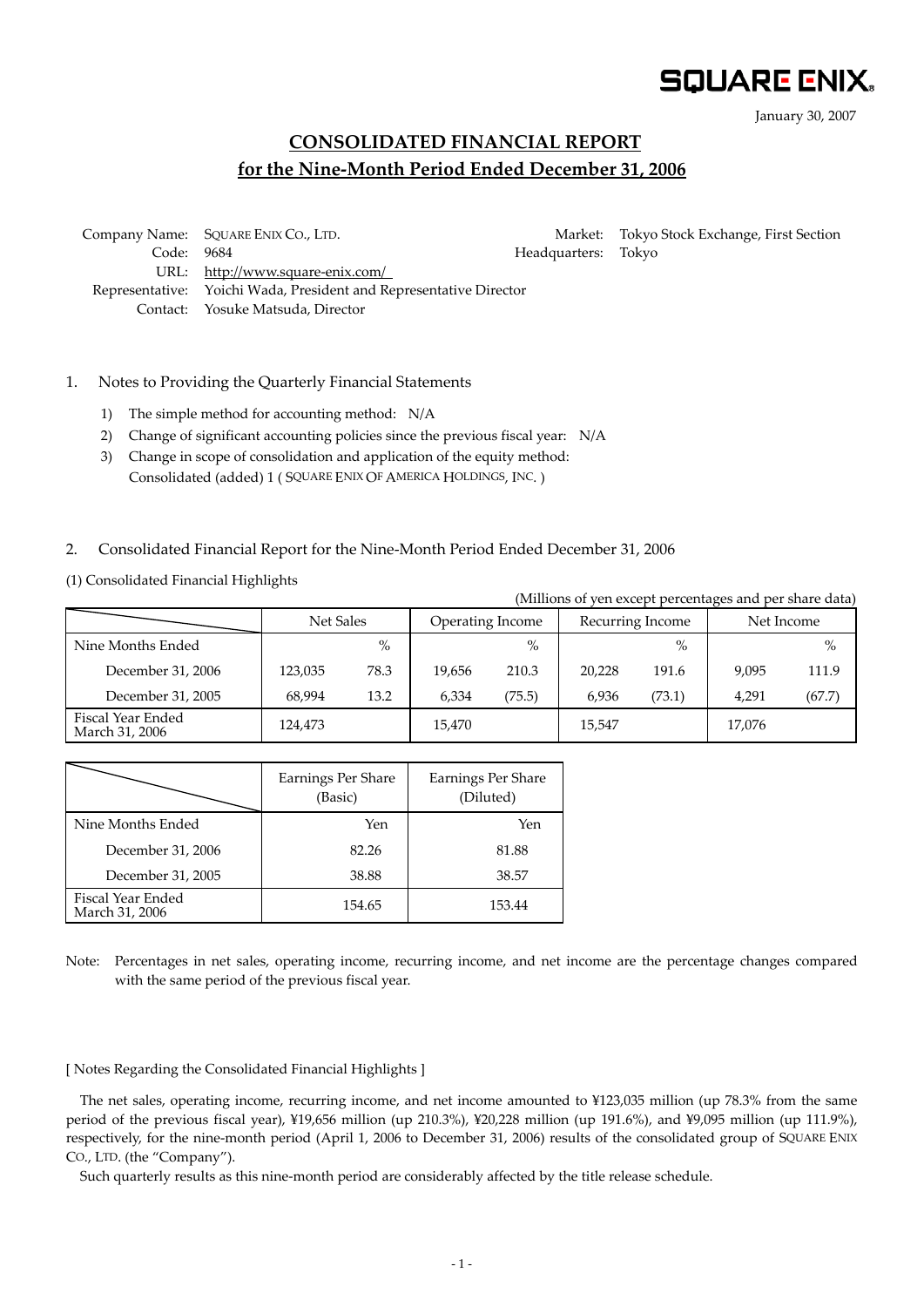#### Games (Offline)

The Company plans, develops and distributes games for game consoles (including handheld game machines). The Company also handles localization of games developed and distributed in Japan to distribute in North America through SQUARE ENIX, INC., a wholly-owned subsidiary of the Company. While distribution in Europe and Asia was handled by leading publishers through license arrangements until the previous fiscal year, the Company began self-publishing in Europe through SQUARE ENIX LTD., a wholly-owned subsidiary of the Company, from this period under review.

During this period under review (April 1, 2006 – December 31, 2006), the Company released "FINAL FANTASY XII" (1,660 thousand units in North America as of December 31, 2006), "KINGDOM HEARTS II" (690 thousand units in Europe, *ditto*), "ValkyrieProfile 2 Silmeria" (420 thousand units in Japan and 160 thousand units in North America, *ditto*), "DIRGE OF CERBERUS -FINAL FANTASY VII-" (450 thousand units in North America and 250 thousand units in Europe, *ditto*), "DRAGON QUEST: The Journey of the Cursed King" (450 thousand units in Europe, *ditto*) for PlayStation2, and "FINAL FANTASY III" (950 thousand units in Japan and 340 thousand units in North America*, ditto*) and "DRAGON QUEST MONSTERS - Joker" (910 thousand units in Japan*, ditto*) for Nintendo DS. In addition, value-priced titles achieved strong sales in both Japan and overseas.

Consequently, net sales of the Games (Offline) segment totaled ¥40,298 million (up 90.1% from the same period in the previous fiscal year), and operating income amounted to ¥13,824 million.

#### Games (Online)

The Company plans, develops, distributes and operates network-compliant online games.

During the reporting period, the Company released "FINAL FANTASY XI Treasures of Aht Urhgan," a new expansion pack for "FINAL FANTASY XI" ("FFXI"), a massively multi-player online role-playing game (MMORPG) with 500,000 paying subscribers, in Japan, North America and Europe. The Company, at the same time, started the support for the Xbox 360 platform.

Consequently, net sales of the Games (Online) segment totaled ¥10,568 million (up 9.8%, *ditto*), and operating income was ¥4,998 million (up 33.4%, *ditto*).

#### Mobile Phone Content

The Company plans, develops and provides content for mobile phones, and provides wide range of mobile content services including ring tones, wallpapers, game and portals. Led by such portal services as "DRAGON QUEST" and "FINAL FANTASY," the service lineup leveraged the Company's strength in original content.

Consequently, net sales of the Mobile Phone Content segment were to ¥4,396 million (up 20.1%, *ditto*), and operating income amounted to ¥724 million (down 1.7%, *ditto*).

#### Publication

The Company publishes magazines, comics, serial comics and game strategy books.

The Company publishes game-related books including comic magazines, comic books, and game strategy books.

In this period under review, the Company published monthly magazines "SHONEN GANGAN," "GANGAN POWERED," "G Fantasy," "GANGAN WING" and "YOUNG GANGAN," as well as comic collections taken from regular monthly magazine serials and various game strategy guide books. In addition, the Company published a major game strategy book for "FINAL FANTASY XII," which was released in March 2006 in Japan.

Consequently, net sales of the Publications segment totaled ¥8,135 million (up 16.7%, *ditto*), and operating income was ¥2,555 million (up 41.5%, *ditto*).

#### Amusement

This segment includes results from all the businesses of the TAITO Group, which was included in the Company's scope of consolidation from the end of September 2005, and goodwill amortization incurred from consolidation of TAITO Group. TAITO Group's operating results are included in the Company's consolidated statement of income from October 2005.

During this period under review, the Company divested commercial karaoke machines business in July as part of efforts to promote more cost effective operations and proceed with drastic restoration in business structure. However, amusement operation business, a major operation in this segment, was unsuccessful to offset unfavorable results of commercial karaoke machines and home game software businesses.

Consequently, net sales of the Amusement segment amounted to ¥56,369 million (up 168.6% from the three months period results: October to December 2005), and operating loss totaled ¥754 million.

#### **Others**

The Others segment covers the planning, production, distribution and licensing of the Company titles' derivative products, and the operation of a school for game designers.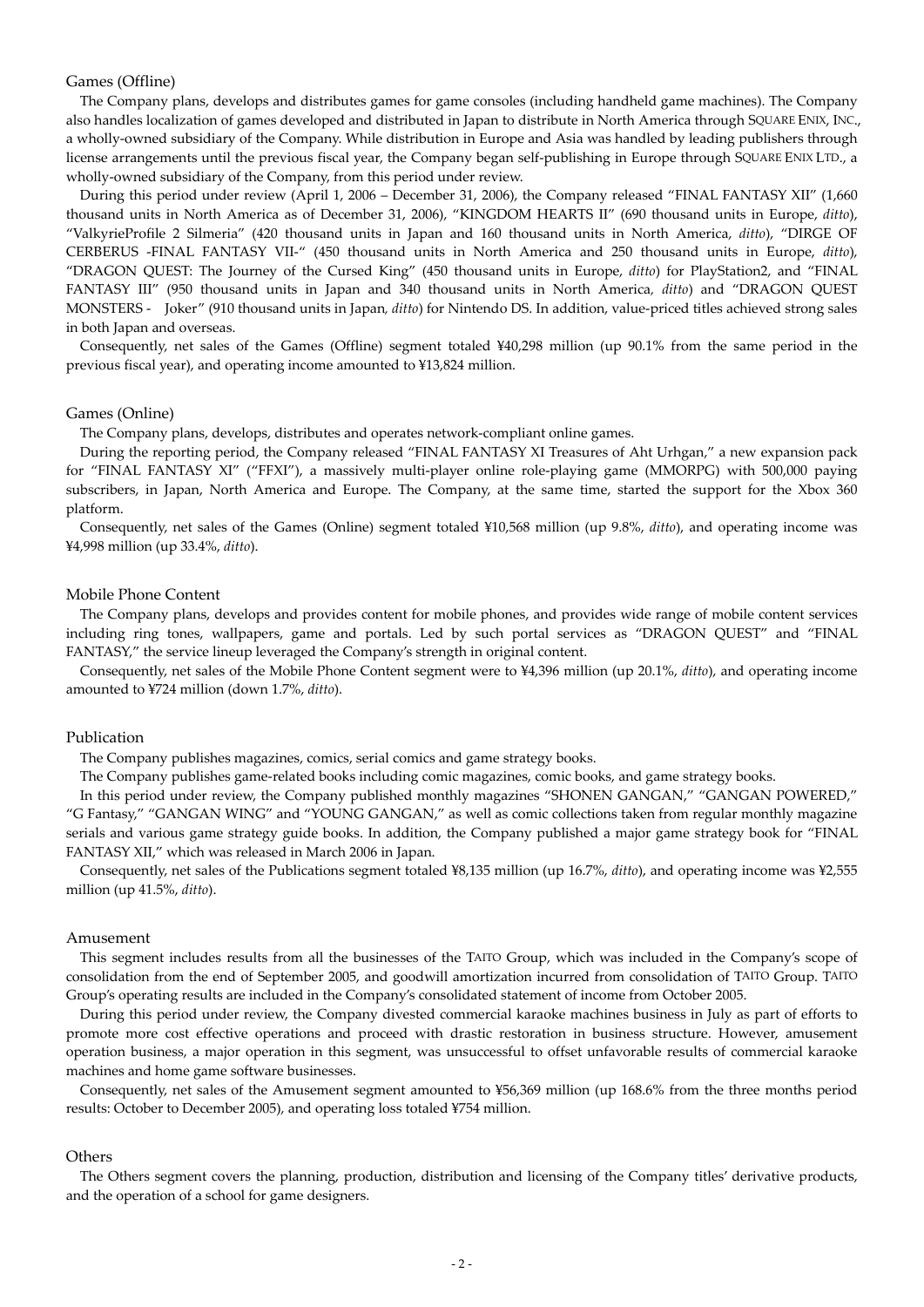During this period under review, a CG-animated film "FINAL FANTASY VII: Advent Children," which was released in the same period of the previous fiscal year and achieved remarkable hits in Japan, was released in North America, and has been recording brisk sales more than those in Japan. The licensing income is included in this segment.

Consequently, sales in the Others segment amounted to ¥3,267 million (down 50.1 %, *ditto*), and operating income totaled ¥1,297 million (down 39.5%, *ditto*).

| (Millions of yen except percentages and per share data) |                     |                               |                                  |                                   |  |  |  |  |
|---------------------------------------------------------|---------------------|-------------------------------|----------------------------------|-----------------------------------|--|--|--|--|
|                                                         | <b>Total Assets</b> | Total Shareholders'<br>Equity | Ratio of<br>Shareholders' Equity | Shareholders' Equity<br>Per Share |  |  |  |  |
| Nine Months Ended                                       |                     |                               | $\%$                             | Yen                               |  |  |  |  |
| December 31, 2006                                       | 208,498             | 128,141                       | 60.9                             | 1,150.70                          |  |  |  |  |
| December 31, 2005                                       | 192.247             | 108,049                       | 56.2                             | 977.73                            |  |  |  |  |
| Fiscal Year 2005                                        | 213,348             | 120,993                       | 56.7                             | 1,094.50                          |  |  |  |  |

#### (2)Consolidated Financial Position

# [ Consolidated Statement of Cash Flows ]

|                   | From Operating<br>Activities | From Investing<br>Activities | From Financing<br>Activities | Closing Cash and<br>Cash Equivalents |  |
|-------------------|------------------------------|------------------------------|------------------------------|--------------------------------------|--|
| Nine Months Ended |                              |                              |                              |                                      |  |
| December 31, 2006 | 18,070                       | (3, 135)                     | (2,993)                      | 87,546                               |  |
| December 31, 2005 | (10,074)                     | (56, 828)                    | 44,159                       | 59,030                               |  |
| Fiscal Year 2005  | 9,174                        | (60,039)                     | 44,153                       | 75,252                               |  |

# [ Notes Regarding the Consolidated Financial Position ]

 Cash and cash equivalents at the end of this period were ¥87,546 million. The cash flow status and contributing factors are as follows.

# 1) Cash flows from operating activities

Income before income taxes amounted to ¥18,792 million, and net cash provided by operating activities totaled ¥18,070 million, mainly due to recovery of accounts receivable and payments for corporate taxes.

# 2) Cash flows from investing activities

Net cash used in investing activities totaled ¥3,135 million, mainly due to payments for acquiring non-current assets, and income from divesting TAITO's commercial karaoke machines business.

# 3) Cash flows from financing activities

Net cash used in financing activities amounted to ¥2,993 million, mainly due to payment of dividend.

# 3. FY2007 Forecasts – Consolidated and Non-consolidated

Consolidated forecasts (April 1, 2006 to March 31, 2007)

| Recurring<br>Net sales<br>income | Net income |
|----------------------------------|------------|
| FY 2007<br>22,000<br>160,000     | 11,000     |

(Reference) Earnings per share (basic) forecasts for FY2007; 99.69 yen

(Millions of yen)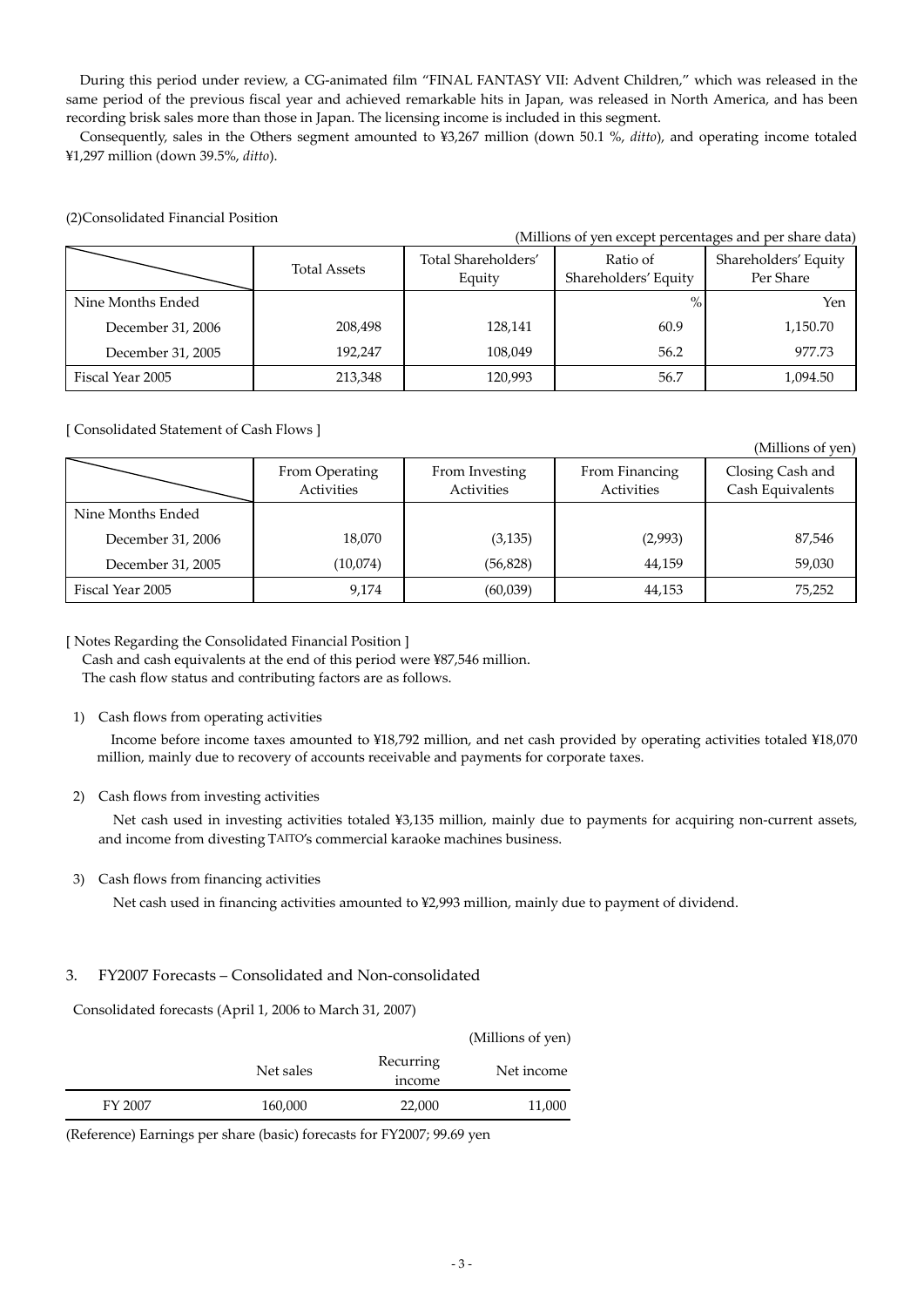#### Non-consolidated forecasts (April 1, 2006 to March 31, 2007)

| (Millions of yen) |                     |           |         |
|-------------------|---------------------|-----------|---------|
| Net income        | Recurring<br>income | Net sales |         |
| 10,000            | 16,000              | 59,000    | FY 2007 |
|                   |                     |           |         |

(Reference) Earnings per share (basic) forecasts for FY2007; 90.63 yen

#### [ Notes Regarding FY2007 Forecasts ]

The Company achieved favorable results in Games (Offline), Games (Online), Mobile Phone Content, Publishing and Others segments, and consolidated and non-consolidated forecasts are projected to exceed the figures previously announced.

The Company is conducting a drastic restoration in the Amusement segment to improve operating results in and after the next fiscal year while planning to complete most of the financial measures by the end of the current fiscal year.

Consequently, consolidated forecast for net income has been unchanged due to expected financial measures in the Amusement segment while net sales and recurring income have been making favorable progresses.

#### Disclaimer:

The forward-looking statements in this document are based upon the information currently available, and necessarily include elements that are not entirely predictable. Actual results may differ from the forward-looking statements in this document.

#### ■ Attachments

Quarterly Consolidated Balance Sheet (summary), Quarterly Consolidated Statements of Income (summary), Quarterly Consolidated Statements of Cash Flows, and Segment Information.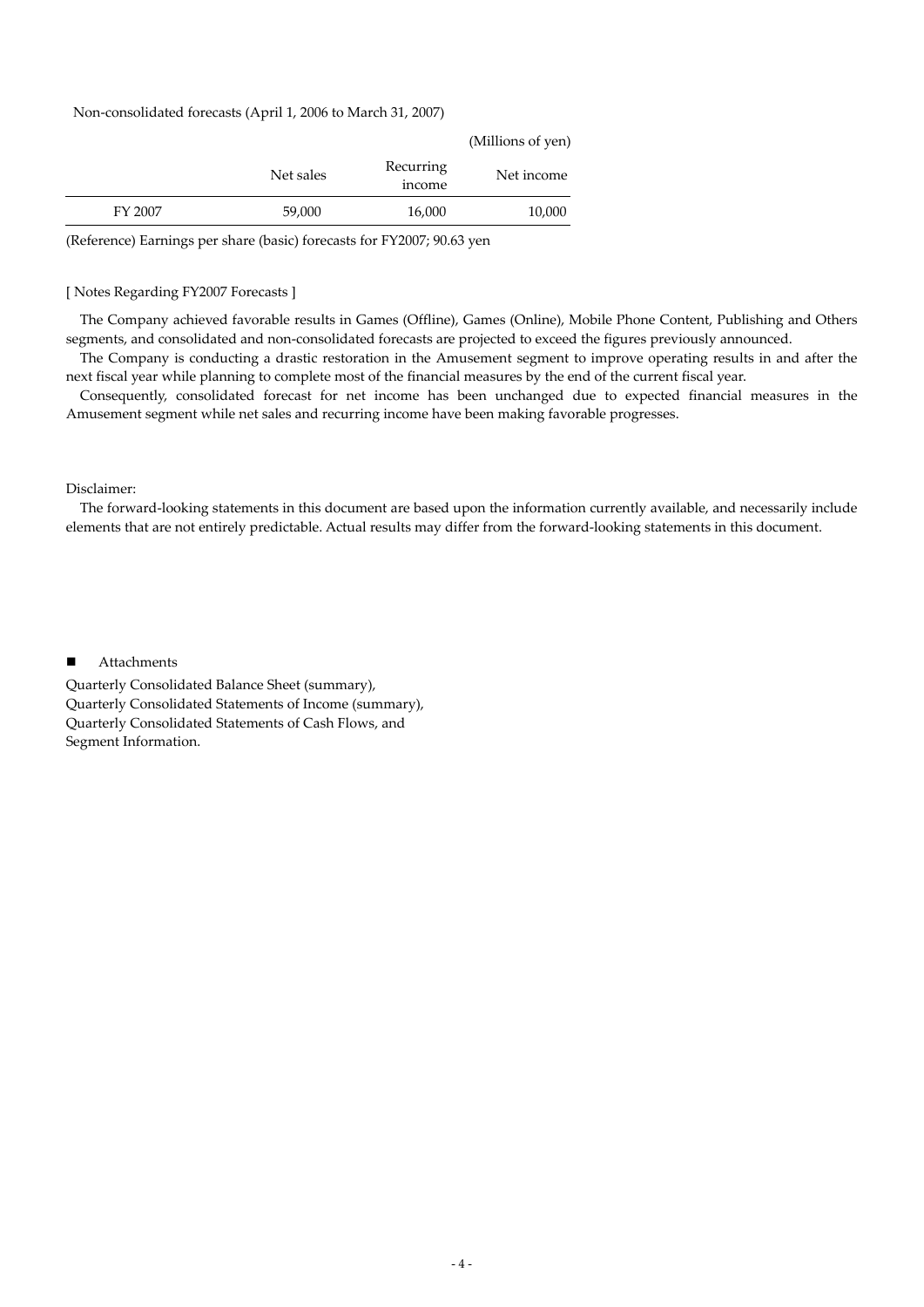(Attachment)

# **A Summary of Consolidated Balance Sheet for Nine Months Ended December 31, 2006**

|                                                                |                           |                           |                          |                          | (Millions of yen) |
|----------------------------------------------------------------|---------------------------|---------------------------|--------------------------|--------------------------|-------------------|
|                                                                | FY2006 Quarterly Results  | FY2005 Quarterly Results  |                          |                          | (For Reference)   |
|                                                                |                           |                           | Change                   |                          |                   |
| Account                                                        | (As of December 31, 2006) | (As of December 31, 2005) |                          |                          | Fiscal Year 2005  |
|                                                                | Amount                    | Amount                    | Amount                   | Rate                     | Amount            |
|                                                                |                           |                           |                          |                          |                   |
| (Assets)                                                       |                           |                           |                          | $\%$                     |                   |
| I Current assets                                               |                           |                           |                          |                          |                   |
| 1. Cash and deposits<br>2. Notes and accounts receivable       | 87,551                    | 59,035                    | 28,516                   | 48.3                     | 75,257<br>33,215  |
| 3. Inventories                                                 | 28,107                    | 27,245                    | 862                      | 3.2                      |                   |
| 4. Content production account                                  | 5,825                     | 6,866                     | (1,041)                  | (15.2)                   | 5,489             |
| 5. Deferred tax assets                                         | 10,271                    | 14,545                    | (4,274)                  | (29.4)                   | 7,312<br>7,877    |
| 6. Other current assets                                        | 2,142                     | 2,174                     | (31)                     | (1.4)                    |                   |
| Allowance for doubtful accounts                                | 3,389                     | 5,548                     | (2, 158)                 | (38.9)                   | 3,968             |
| Total current assets                                           | (434)<br>136,854          | (639)                     | 205<br>22.077            | (32.1)<br>19.2           | (868)<br>132,251  |
| II Non-current assets                                          |                           | 114,776                   |                          |                          |                   |
| 1. Property and equipment                                      | 27,069                    | 31,225                    |                          | (13.3)                   | 29,995            |
| 2. Intangible assets                                           | 22,141                    | 22,231                    | (4,155)<br>(89)          | (0.4)                    | 25,389            |
| 3. Investments and other asset                                 |                           |                           |                          |                          |                   |
| (1) Investment securities                                      | 1,085                     | 1,443                     | (357)                    | (24.8)                   | 1,459             |
| (2) Long-term loans                                            | 174                       | 10                        | 163                      |                          | 173               |
| (3) Rental deposits                                            | 16,962                    | 17,873                    | (911)                    | (5.1)                    | 17,361            |
| (4) Construction cooperation fund                              | 1,913                     | 2,186                     | (272)                    | 12.5                     | 2,158             |
| (5) Claim in bankrupcy                                         | 2,210                     | 2,292                     | (81)                     | (3.6)                    | 2,240             |
| (6) Deferred tax assets                                        | 5,259                     | 3,251                     | 2,008                    | 61.8                     | 6,523             |
| $(7)$ Other                                                    | 583                       | 1,247                     | (663)                    | (53.2)                   | 533               |
| Allowance for doubtful accounts                                | (5,756)                   | (4,291)                   | (1, 465)                 | 34.2                     | (4,738)           |
| Total investments and other assets                             | 22,432                    | 24,013                    | (1,580)                  | (6.6)                    | 25,712            |
| Total non-current assets                                       | 71,644                    | 77.470                    | (5,826)                  | (7.5)                    | 81,097            |
| Total assets                                                   | 208,498                   | 192,247                   | 16,250                   | 8.5                      | 213,348           |
| (Liabilities)                                                  |                           |                           |                          |                          |                   |
| I Current liabilities                                          |                           |                           |                          |                          |                   |
| 1. Notes and accounts payable                                  | 11,007                    | 12,763                    | (1,756)                  | (13.8)                   | 12,124            |
| 2. Other accounts payable                                      | 2,387                     | 2,308                     | 78                       | 3.4                      | 6,509             |
| 3. Accrued expenses                                            | 4,877                     | 5,744                     | (866)                    | (15.1)                   | 6,413             |
| 4. Accrued income taxes                                        | 1,785                     | 790                       | 994                      | 125.8                    | 4,848             |
| 5. Advance payments received                                   | 1,027                     | 930                       | 96                       | 10.4                     | 991               |
| 6. Deposits received                                           | 793                       | 697                       | 95                       | 13.8                     | 421               |
| 7. Reserve for bonuses                                         | 755                       | 923                       | (167)                    | (18.2)                   | 2,648             |
| 8. Allowance for sales returns                                 | 1,869                     | 1,199                     | 669                      | 55.8                     | 1,186             |
| 9. Allowance for losses due to closure of                      |                           |                           |                          |                          |                   |
| outlets                                                        | 223                       | 139                       | 84                       | 60.7                     | 292               |
| 10. Other                                                      | 2,619                     | 1,502                     | 1,116                    | 74.3                     | 2,405             |
| Total current liabilities                                      | 27,346                    | 27,000                    | 345                      | 1.3                      | 37,840            |
| II Non-current liabilities                                     |                           |                           |                          |                          |                   |
| 1. Corporate bond                                              | 50,000                    | 50,000                    |                          |                          | 50,000            |
| 2. Allowance for retirement benefits                           | 2,590                     | 3,103                     | (512)                    | (16.5)                   | 3,001             |
| 3. Other                                                       | 420                       | 376                       | 43                       | 11.7                     | 392               |
| Total non-current liabilities                                  | 53,011                    | 53,480                    | (468)                    | (0.9)                    | 53,394            |
| Total liabilities                                              | 80,357                    | 80,481                    | (123)                    | (0.2)                    | 91,234            |
| (Minority interests)                                           |                           |                           |                          |                          |                   |
| Minority interests in consolidated                             |                           |                           |                          |                          |                   |
| subsidiaries                                                   |                           | 3,717                     |                          |                          | 1,120             |
| (Shareholders' equity)                                         |                           |                           |                          |                          |                   |
| I Common stock                                                 |                           | 7,757                     |                          |                          | 7,803             |
| II Capital surplus reserve                                     |                           | 36,998                    |                          |                          | 37,044            |
| III Retained earnings                                          |                           | 63,236                    |                          |                          | 76,022            |
| IV Unrealized gain on revaluation of marketable                |                           |                           |                          |                          |                   |
| securities                                                     |                           | 552                       |                          |                          | 531               |
|                                                                |                           |                           |                          |                          |                   |
| V Foreign currency translation adjustment<br>VI Treasury stock |                           | (7)                       |                          |                          | 97                |
| Total shareholders' equity                                     |                           | (489)                     | $\overline{\phantom{0}}$ | $\overline{\phantom{0}}$ | (506)<br>120,993  |
| Total liabilities, minority interests and                      |                           | 108,049                   |                          |                          |                   |
|                                                                |                           | 192,247                   | -                        | -                        | 213,348           |
| shareholders' equity                                           |                           |                           |                          |                          |                   |
| Net assets                                                     |                           |                           |                          |                          |                   |
| I Shareholders' equity                                         |                           |                           |                          |                          |                   |
| 1. Common stock                                                | 7,937                     |                           |                          |                          |                   |
| 2. Capital surplus reserve                                     | 37,178                    |                           |                          |                          |                   |
| 3. Retained earnings                                           | 81,790                    |                           |                          |                          |                   |
| 4. Treasury stock                                              | (528)                     |                           |                          |                          |                   |
| Total shareholders' equity                                     | 126,379                   |                           |                          |                          |                   |
| II Valuation and translation adjustment                        |                           |                           |                          |                          |                   |
| 1. Unrealized gain on revaluation of other                     |                           |                           |                          |                          |                   |
| investment securities                                          | 210                       |                           |                          |                          |                   |
| 2. Foreign currency translation adjustment                     | 382                       |                           |                          |                          |                   |
| Total valuation and translation adjustment                     | 592                       |                           |                          |                          |                   |
| III Minority interests in consolidated subsidiaries            | 1,169                     |                           |                          |                          |                   |
|                                                                |                           |                           |                          |                          |                   |
| Total net assets                                               | 128,141                   |                           |                          |                          |                   |
| Total liabilities and net assets                               | 208,498                   |                           |                          |                          | $\qquad \qquad -$ |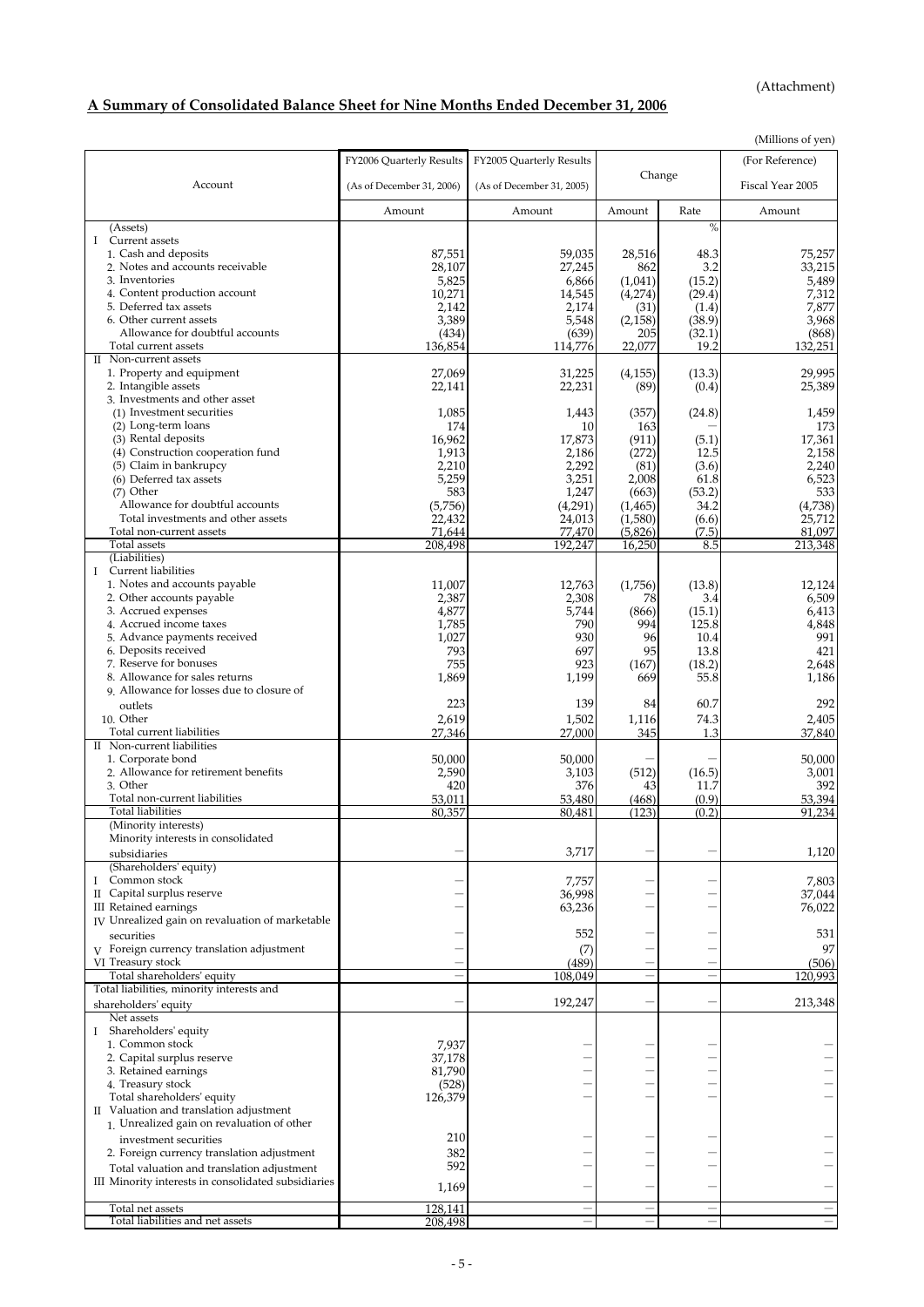# **A Summary of Consolidated Statements of Income for Nine Months Ended December 31, 2006**

|              |                                     |                           |                           |        |        | (Millions of yen) |
|--------------|-------------------------------------|---------------------------|---------------------------|--------|--------|-------------------|
|              |                                     | FY2006 Quarterly Results  | FY2005 Quarterly Results  | Change |        | (For Reference)   |
| Account      |                                     | (As of December 31, 2006) | (As of December 31, 2005) |        |        | Fiscal Year 2005  |
|              |                                     | Amount                    | Amount                    | Amount | Rate   | Amount            |
| 1            | <b>Net Sales</b>                    | 123,035                   | 68,994                    | 54.040 | 78.3   | 124,473           |
| $\mathbf{I}$ | Cost of sales                       | 64,780                    | 37,902                    | 26,878 | 70.9   | 68,105            |
|              | Gross profit                        | 58,254                    | 31,091                    | 27,162 | 87.4   | 56,367            |
|              | Reversal of allowance for sales     |                           |                           |        |        |                   |
|              | returns and price protection        | 1,186                     | 1,316                     | (129)  | (9.8)  | 1,316             |
|              | Provision for allowance for sales   |                           |                           |        |        |                   |
|              | return and price protection         | 1,869                     | 1,199                     | 669    | 55.8   | 1,186             |
|              | Net gross profit                    | 57,572                    | 31,208                    | 26,363 | 84.5   | 56,497            |
| Ш            | Selling, general and administrative |                           |                           |        |        |                   |
|              | expenses                            | 37,916                    | 24,873                    | 13,042 | 52.4   | 41,026            |
|              | Operating income                    | 19,656                    | 6,334                     | 13,321 | 210.3  | 15,470            |
| IV           | Non-operating income                | 979                       | 845                       | 133    | 15.7   | 1,046             |
| V            | Non-operating expenses              | 406                       | 244                       | 162    | 66.4   | 968               |
|              | Recurring income                    | 20,228                    | 6,936                     | 13,292 | 191.6  | 15,547            |
| VI           | Extraordinary gain                  | 2,990                     | 1,359                     | 1,630  | 120.0  | 1,361             |
|              | VII Extraordinary loss              | 4,410                     | 1,150                     | 3,260  | 283.4  | 7,878             |
|              | Income before income taxes and      |                           |                           |        |        |                   |
|              | distribution of loss in partnership |                           |                           |        |        |                   |
|              | (tokumei-kumiai)                    | 18,808                    | 7,145                     | 11,662 | 163.2  | 9,031             |
|              | Distribution of loss in partnership | 15                        | 31                        | (16)   | (52.3) | 40                |
|              | Income before income taxes          | 18,792                    | 7,113                     | 11,679 | 164.2  | 8,990             |
|              | Corporate, resident and enterprise  |                           |                           |        |        |                   |
|              | taxes                               | 3,556                     | 917                       | 2,638  | 287.5  | 1,835             |
|              | Refunded income taxes               | (117)                     | (906)                     | 788    | (87.0) | (912)             |
|              | Deferred income taxes               | 6,231                     | 2,541                     | 3,690  | 145.2  | (9,039)           |
|              | Minority interest in consolidated   |                           |                           |        |        |                   |
|              | subsidiaries                        | 26                        | 269                       | (242)  | (90.0) | 31                |
|              | Net income                          | 9.095                     | 4,291                     | 4,803  | 111.9  | 17,076            |

# **A Summary of Consolidated Statements of Cash Flows for Nine Months Ended December 31, 2006**

|     |                                                                                  |                           |                           | (Millions of yen) |
|-----|----------------------------------------------------------------------------------|---------------------------|---------------------------|-------------------|
|     |                                                                                  | FY2006 Quarterly Results  | FY2005 Quarterly Results  | (For Reference)   |
|     | Account                                                                          | (As of December 31, 2006) | (As of December 31, 2005) | Fiscal Year 2005  |
|     |                                                                                  | Amount                    | Amount                    | Amount            |
|     |                                                                                  |                           |                           |                   |
| Ι   | Cash flows from operating activities<br>Income before income taxes               |                           |                           |                   |
|     | Depreciation and amortization                                                    | 18,792                    | 7,113                     | 8.990             |
|     |                                                                                  | 8,120                     | 3,964                     | 8,419             |
|     | Decrease (increase) in accounts receivable<br>Increase (decrease) in inventories | 4,075                     | (10,577)<br>343           | (16,330)          |
|     | Increase (decrease) in purchase liabilities                                      | (3, 401)<br>(324)         | 2.661                     | 9,140<br>1,797    |
|     | Increase (decrease) in accrued consumption taxes                                 | (604)                     | (657)                     | 102               |
|     | Increase (decrease) in other current assets                                      | 269                       |                           | 57                |
|     | Increase (decrease) in other non-current assets                                  | 1,188                     | (1, 462)<br>(291)         | 358               |
|     | Increase (decrease) in other current liabilities                                 | (4, 432)                  | (983)                     | 391               |
|     | Income taxes paid                                                                | (5,686)                   | (9, 333)                  | (10,054)          |
|     | Other                                                                            | 73                        | (852)                     | 6,300             |
|     | Net cash provided by operating activities                                        | 18,070                    | (10,074)                  | 9,174             |
| П   | Cash flows from investing activities                                             |                           |                           |                   |
|     | Payments for acquiring property, plant and equipment                             | (8,226)                   | (4,662)                   | (8,258)           |
|     | Payments for acquiring intangible assets                                         | (299)                     | (218)                     | (340)             |
|     | Proceeds from sales of investment securities                                     |                           | 1,504                     | 1,504             |
|     | Proceeds from divesting business                                                 | 4,645                     |                           |                   |
|     | Payments for acquisition of shares in affiliates                                 | (63)                      |                           | (53,747)          |
|     | Payments for acquisition of shares in consolidated subsidiary                    |                           | (53, 752)                 |                   |
|     | Proceeds from return of guarantee money paid                                     | 948                       | 504                       | 1,160             |
|     | Payments for provision of guarantee money paid                                   | (325)                     | (174)                     | (234)             |
|     | Other                                                                            | 185                       | (29)                      | (122)             |
|     | Net cash provided by investing activities                                        | (3, 135)                  | (56, 828)                 | (60,039)          |
|     | III Cash flows from financing activities                                         |                           |                           |                   |
|     | Payments for dividends                                                           | (3, 237)                  | (6,398)                   | (6,617)           |
|     | Proceeds from short-term loans                                                   |                           |                           | 40,000            |
|     | Payment of short-term loans                                                      |                           |                           | (40,000)          |
|     | Proceeds from issuance of corporate bonds                                        |                           | 50,000                    | 50,000            |
|     | Payments for dividends for minority interests                                    |                           |                           |                   |
|     | Other                                                                            | 243                       | 558                       | 771               |
|     | Net cash provided by financing activities                                        | (2,993)                   | 44,159                    | 44,153            |
| IV  | Effect of exchange rate changes on cash and cash equivalents                     | 339                       | 529                       | 719               |
| V   | Net (decrease) increase in cash and cash equivalents                             | 12,281                    | (22, 213)                 | (5,991)           |
| VI  | Cash and cash equivalents at beginning of period                                 | 75,252                    | 81,243                    | 81,243            |
| VII | Increase in cash and cash equivalents due to increase in consolidated            |                           |                           |                   |
|     | subsidiaries                                                                     | 13                        |                           |                   |
|     | VIII Cash and cash equivalent at period end                                      | 87.546                    | 59.030                    | 75,252            |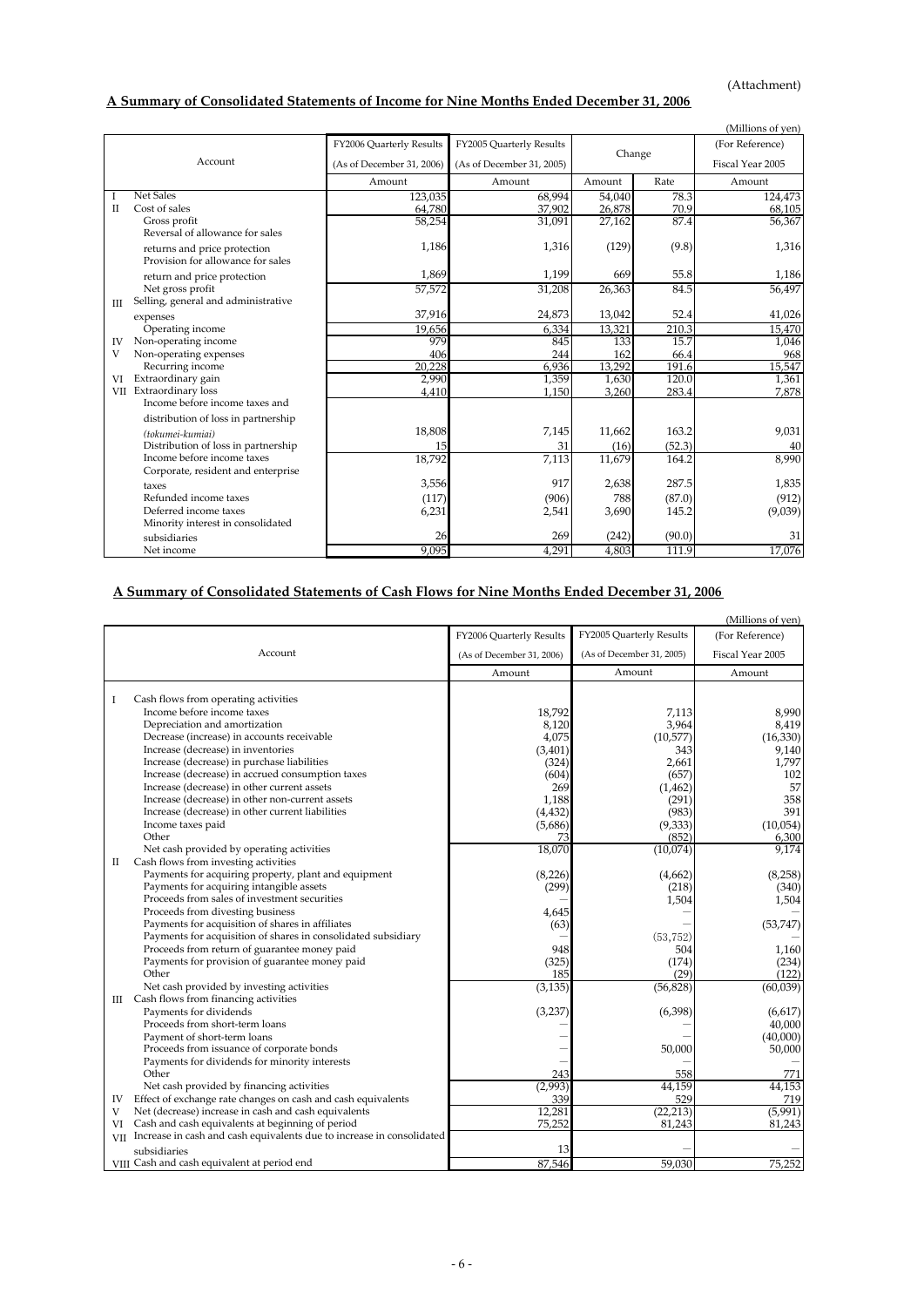# **Segment Information**

# 1. Consolidated Business Segment Information

| FY2005 Quarterly Results (April 1, 2005 to December 31, 2005)                                                 |                    |                   |                         |             |        |       |        | (Millions of yen) |                                    |
|---------------------------------------------------------------------------------------------------------------|--------------------|-------------------|-------------------------|-------------|--------|-------|--------|-------------------|------------------------------------|
|                                                                                                               | Games<br>(Offline) | Games<br>(Online) | Mobile Phone<br>Content | Publication | AM     | Other | Total  | or Unallocated    | Eliminations Consolidated<br>Total |
| Sales and operating income                                                                                    |                    |                   |                         |             |        |       |        |                   |                                    |
| Net sales                                                                                                     |                    |                   |                         |             |        |       |        |                   |                                    |
| (1) Sales to outside customers                                                                                | 21.199             | 9,623             | 3,659                   | 6.968       | 20,988 | 6,554 | 68,994 |                   | 68,994                             |
| Intersegment sales<br>(2)                                                                                     |                    |                   |                         |             |        |       |        |                   |                                    |
| Total                                                                                                         | 21.199             | 9.623             | 3,659                   | 6.968       | 20,988 | 6,554 | 68,994 | -                 | 68,994                             |
| Operating expenses                                                                                            | 20,225             | 5,877             | 2,922                   | 5,162       | 21,223 | 4,408 | 59,820 | 2,839             | 62,659                             |
| Operating income                                                                                              | 974                | 3.746             | 736                     | 1,805       | (234)  | 2.145 | 9.174  | (2,839)           | 6,334                              |
| 1. The classification of business segments is made according to the types of products and services.<br>Notes: |                    |                   |                         |             |        |       |        |                   |                                    |
| 2. Major products offered by each business segment                                                            |                    |                   |                         |             |        |       |        |                   |                                    |

|                      | <u><i>RESPONDED OFFICIALLY CALLED HOLICSS SUBJECTIVE</i></u>  |  |  |  |  |
|----------------------|---------------------------------------------------------------|--|--|--|--|
| Segment              | Major Products                                                |  |  |  |  |
| Games (Offline)      | Games                                                         |  |  |  |  |
| Games (Online)       | Online games                                                  |  |  |  |  |
| Mobile Phone Content | Content for mobile phones                                     |  |  |  |  |
| Publication          | Magazine comics, serial comics, game-related books            |  |  |  |  |
|                      | All the businesses of the TAITO Group including Amusement     |  |  |  |  |
| Amusement            | operation and Rental, Sales of Goods and Merchandise and      |  |  |  |  |
|                      | <b>Content Services</b>                                       |  |  |  |  |
| Other                | Derivative products such as character merchandise, school for |  |  |  |  |
|                      | game designers                                                |  |  |  |  |

3. Unallocated operating expenses included in "Eliminations or Unallocated" totaled ¥2,839 million. These expenses are related to administrative departments, such as accounting and general affairs, of the Company, which provide services and operational support that are not allocable to specific business

| FY2006 Quarterly Results (April 1, 2006 to December 31, 2006) |                   |         |             |              |       |         | (Millions of yen)              |                       |  |
|---------------------------------------------------------------|-------------------|---------|-------------|--------------|-------|---------|--------------------------------|-----------------------|--|
| Games<br>(Offline)                                            | Games<br>(Online) | Content | Publication | AM           | Other | Total   | Eliminations<br>or Unallocated | Consolidated<br>Total |  |
|                                                               |                   |         |             |              |       |         |                                |                       |  |
| 40,298                                                        | 10,568            | 4,396   | 8,135       | 56,369       | 3,267 | 123,035 |                                | 123,035               |  |
|                                                               |                   |         |             |              |       |         |                                |                       |  |
|                                                               |                   |         |             |              |       |         |                                |                       |  |
| 40,298                                                        | 10,568            | 4,396   | 8,135       | 56,369       | 3,267 | 123,035 | —                              | 123,035               |  |
| 26,473                                                        | 5,570             | 3,671   | 5,580       | 57,123       | 1.970 | 100,390 | 2.989                          | 103,379               |  |
| 13,824                                                        | 4,998             | 724     | 2,555       | (754)        | 1,297 | 22,645  | (2,989)                        | 19,656                |  |
|                                                               |                   |         |             | Mobile Phone |       |         |                                |                       |  |

Notes: 1. The classification of business segments is made according to the types of products and services.

|  | 2. Major products offered by each business segment |  |  |  |
|--|----------------------------------------------------|--|--|--|
|  |                                                    |  |  |  |

| Segment              | Major Products                                                |  |  |  |  |
|----------------------|---------------------------------------------------------------|--|--|--|--|
| Games (Offline)      | Games                                                         |  |  |  |  |
| Games (Online)       | Online games                                                  |  |  |  |  |
| Mobile Phone Content | Content for mobile phones                                     |  |  |  |  |
| Publication          | Magazine comics, serial comics, game-related books            |  |  |  |  |
|                      | All the businesses of the TAITO Group including Amusement     |  |  |  |  |
| Amusement            | operation and Rental, Sales of Goods and Merchandise and      |  |  |  |  |
|                      | <b>Content Services</b>                                       |  |  |  |  |
|                      | Derivative products such as character merchandise, school for |  |  |  |  |
| Other                | game designers                                                |  |  |  |  |

3. Unallocated operating expenses included in "Eliminations or Unallocated" totaled ¥2,989 million. These expenses are related to administrative departments, such as accounting and general affairs, of the Company, which provide services and operational support that are not allocable to specific business